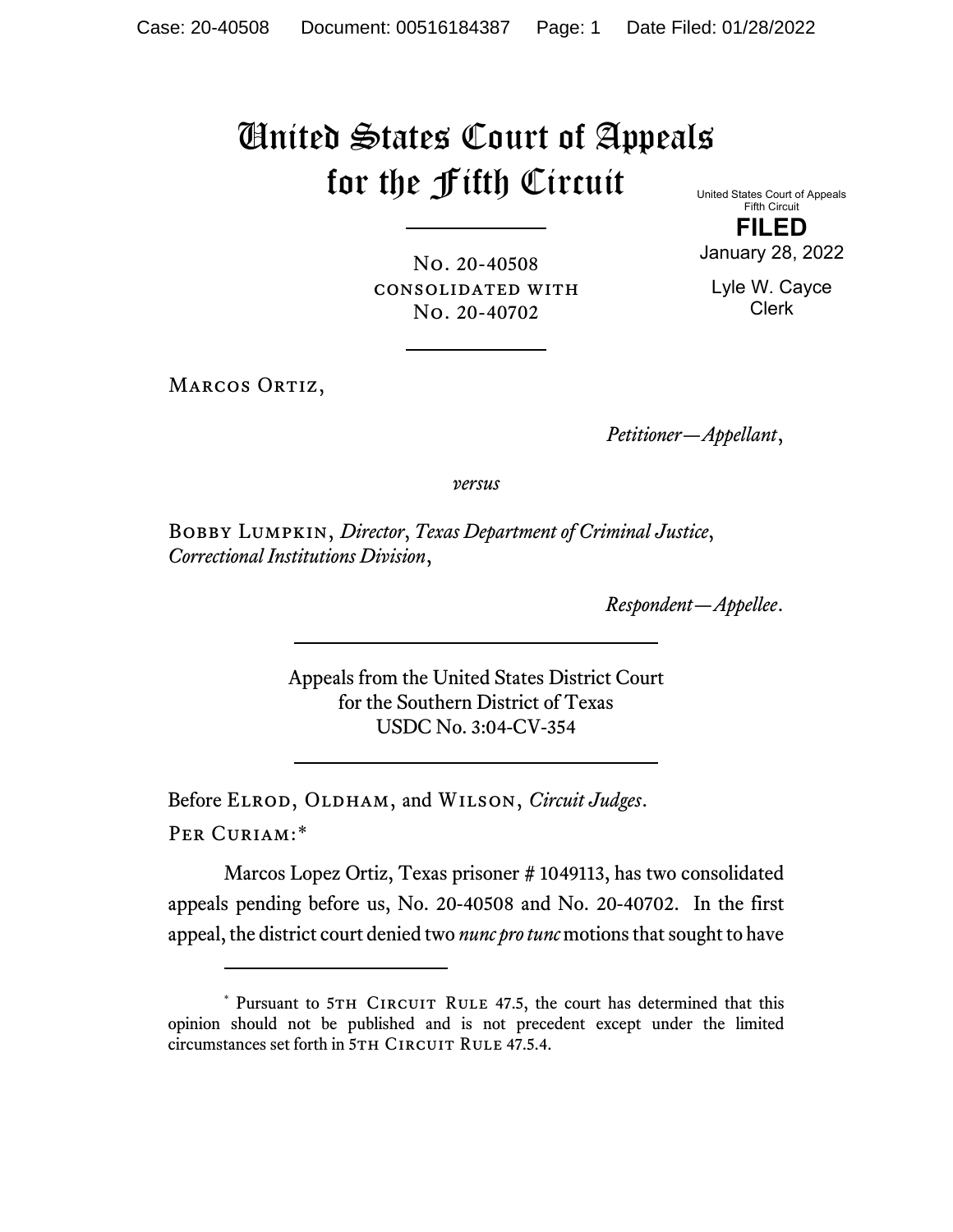## No. 20-40508 c/w No. 20-40702

a new judge rule on Ortiz's 28 U.S.C. § 2254 habeas application on the ground that they were legally unsupported, denied Ortiz leave to proceed *in forma pauperis* (IFP), and certified that an appeal would not be taken in good faith. In the second appeal, the district court imposed sanctions, denied Ortiz leave to proceed IFP, and certified that an appeal would not be taken in good faith. Ortiz moves this court for leave to proceed IFP in both appeals.

By seeking leave to proceed IFP, Ortiz is challenging the district court's certifications that his appeals are not taken in good faith. *See Baugh v. Taylor*, 117 F.3d 197, 202 (5th Cir. 1997). To obtain leave, Ortiz must show that he is financially eligible and that he will present a nonfrivolous issue for appeal. *See Carson v. Polley*, 689 F.2d 562, 586 (5th Cir. 1982). If an appeal is frivolous, this court may dismiss it *sua sponte*. 5th Cir. R. 42.2.

In appeal No. 20-40508, Ortiz seeks a certificate of appealability (COA) to challenge the district court's denial of the two *nunc pro tunc* motions. Because the motions were not authorized by rule or statute and could not provide the relief sought therein, we DENY a COA as unnecessary to appeal them. 28 U.S.C. § 2253(c)(1); *see Romero-Rodriguez v. Gonzales*, 488 F.3d 672, 677–79 (5th Cir. 2007); *United States v. Early*, 27 F.3d 140, 141–42 (5th Cir. 1994). Rather than remand, we DISMISS Ortiz's appeal from the denial of the motions as frivolous. *See Early*, 27 F.3d at 141-42. In light of Ortiz's failure to identify a nonfrivolous issue to raise in this appeal, his motion for leave to proceed IFP in this appeal also is DENIED. *See Baugh*, 117 F.3d at 202 & n.24; *Howard v. King*, 707 F.2d 215, 220 (5th Cir. 1983); 5th Cir. R. 42.2.

In appeal No. 20-40702, Ortiz fails to address the district court's imposition of sanctions. Accordingly, he has waived review of that issue and fails to present a nonfrivolous issue for this court's review. *See Hughes v. Johnson*, 191 F.3d 607, 613 (5th Cir. 1999); *Baugh*, 117 F.3d at 202; *Howard*,